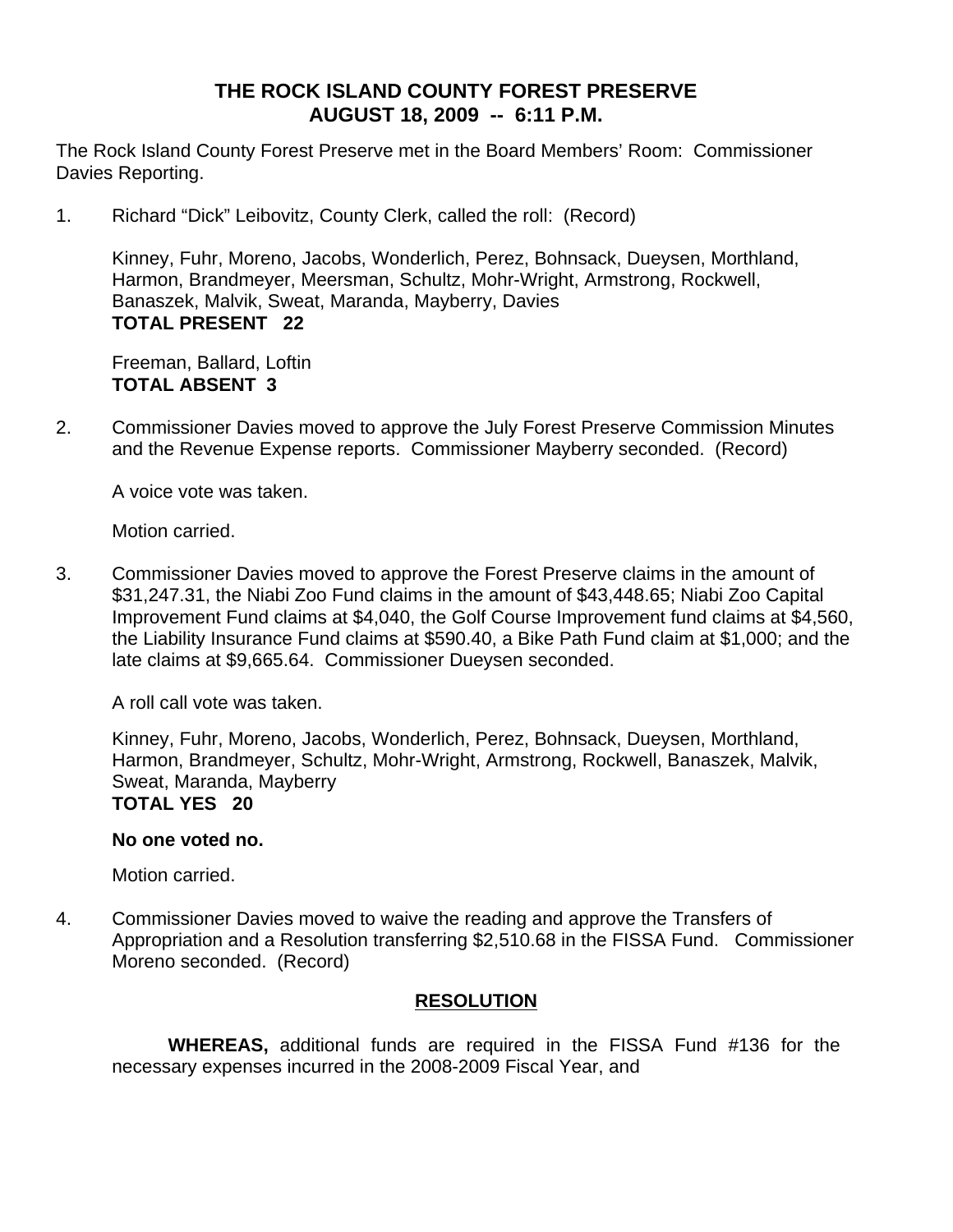**WHEREAS**, funds are available from unappropriated funds within the FISSA FUND #136, and

**NOW, THEREFORE, BE IT RESOLVED** by the Forest Preserve Commission of Rock Island County, Rock Island, Illinois, as follows:

SECTION 1. An emergency exists as outlined above.

SECTION 2. An amount of **\$2510.68** be transferred from unappropriated funds in FISSA Fund #136 to the following:

> AMOUNT APPROPRIATION DESCRIPTION \$2510.68 136-32 413.10 Personnel Benefits

SECTION 3. This Resolution to become effective immediately.

**ADOPTED** by the Rock Island County Forest Preserve Commission, Rock Island County, Illinois, this 18th day of August, 2009.

A roll call vote was taken.

Kinney, Fuhr, Moreno, Jacobs, Wonderlich, Perez, Bohnsack, Dueysen, Morthland, Harmon, Brandmeyer, Meersman, Schultz, Mohr-Wright, Armstrong, Banaszek, Malvik, Sweat, Maranda, Mayberry **TOTAL YES 20** 

# **No one voted no.**

Motion carried.

5. Commissioner Davies moved to approve a 3% general wage increase for the non-union personnel retroactive to December 1, 2008. Commissioner Perez seconded.

A roll call vote was taken.

Kinney, Fuhr, Moreno, Jacobs, Wonderlich, Perez, Bohnsack, Dueysen , Morthland, Brandmeyer, Meersman, Schultz, Mohr-Wright, Armstrong, Rockwell, Banaszek, Malvik, Sweat,

# **TOTAL YES 18**

#### **No one voted no.**

Motion carried.

6. Commissioner Davies moved to purchase a used John Deere tractor for Indian Bluff at a cost of \$18,000 and a fee increase of \$1.00 for golf cart rental. Commissioner Rockwell seconded.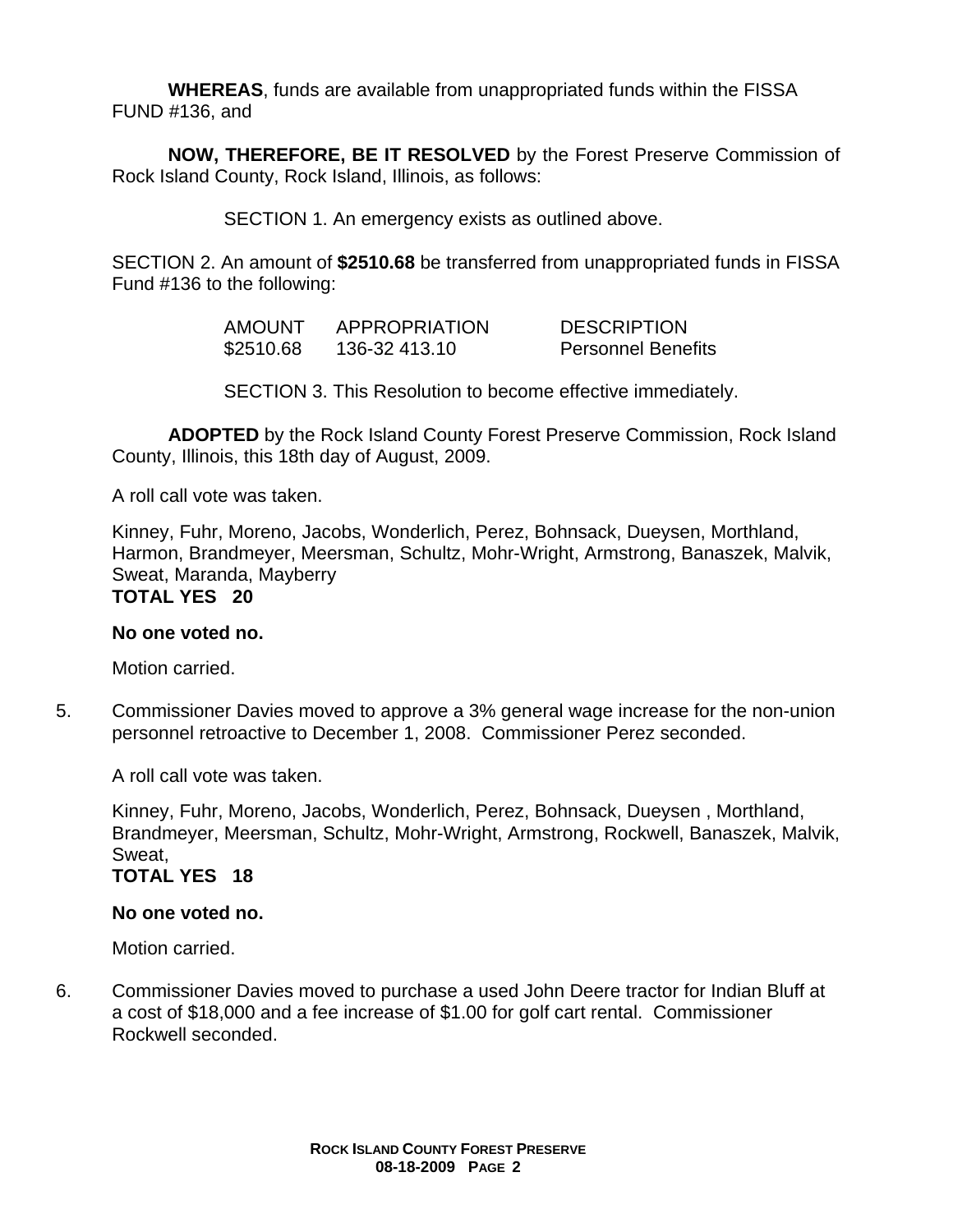A roll call vote was taken.

Kinney, Fuhr, Moreno, Jacobs, Wonderlich, Perez, Bohnsack, Dueysen, Morthland, Harmon, Brandmeyer, Meersman, Schultz, Mohr-Wright, Armstrong, Rockwell, Banaszek, Malvik, Sweat, Maranda, Mayberry **TOTAL YES 21** 

#### **No one voted no.**

Motion carried.

7. Commissioner Davies moved to approve an Ordinance restricting consumption of alcoholic beverages within 150 yards of youth the sports leagues (Inc. by Ref.) . Commissioner Meersman seconded.

**"d. In the event that a youth organization has been granted permission from the Forest Preserve Commission to use forest preserve property for a youth sports league or special event, such as baseball, softball, soccer, etc…, alcoholic beverages shall not be consumed within 150 yards of the organization's activity or in the designated parking areas where a majority of the participants and parents park their vehicles while attending such activity."** 

A roll call vote was taken.

Kinney, Fuhr, Moreno, Jacobs, Wonderlich, Perez, Bohnsack, Dueysen, Morthland, Harmon, Brandmeyer, Meersman, Schultz, Mohr-Wright, Banaszek, Malvik, Sweat, Maranda, Mayberry **TOTAL YES 19** 

# **No one voted no.**

Motion carried.

8. Commissioner Davies moved to approve the low bid for the Illiniwek boat ramp project in the amount of \$144,324 from Valley Construction. Commissioner Jacobs seconded.

A roll call vote was taken.

Kinney, Fuhr, Moreno, Jacobs, Wonderlich, Perez, Bohnsack, Dueysen, Morthland, Harmon, Brandmeyer, Meersman, Schultz, Mohr-Wright, Armstrong, Rockwell, Banaszek, Malvik, Sweat, Maranda, Mayberry **TOTAL YES 21** 

#### **No one voted no.**

Motion carried.

9. Commissioner Davies moved to allow the Forest Preserve Committee to select and approve the acceptable low bid for the Niabi Zoo sewer/water project. Commissioner Morthland seconded.